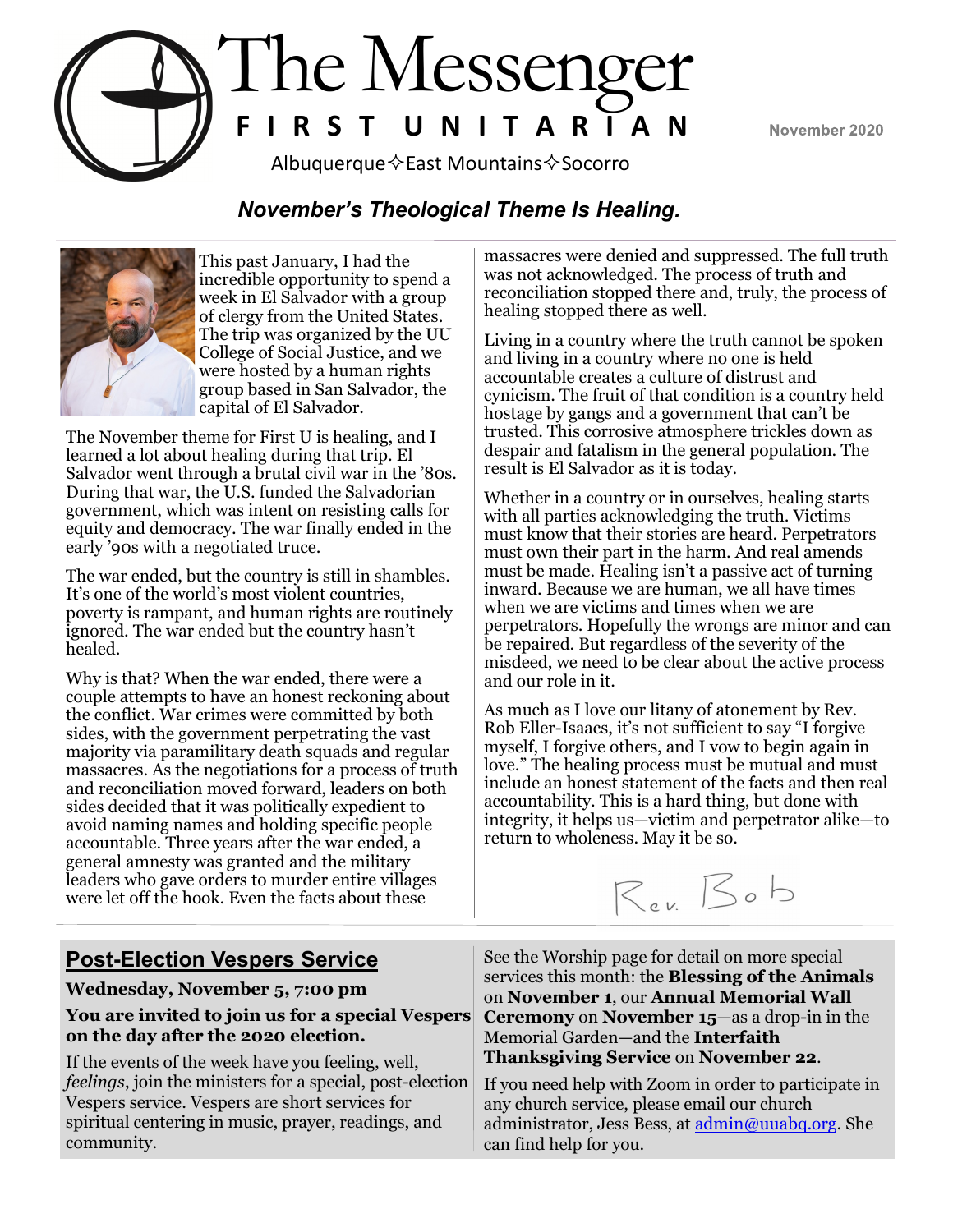# **Join Us on Zoom**

Worship services and other meetings continue on Zoom. Go to www.zoom.us to set up your free account, download the app to your computer or smart device, and select "Join a Meeting." **You can also call in without a computer or smart device to** (669) 900- 6833 and, when prompted, enter the meeting number.

# **Virtual Worship**

## **Sundays at 11:00 am**

Led by our ministers and music director, all of our Zoom worship services are intergenerational, and contain a message for all ages as well as music and a homily.

#### **Meeting ID: 168 223 701**

#### **November 1**

"Healing the Planet, Healing Ourselves" *The Rev. Bob LaVallee*

We humans are tied to the land and the water and the air. It's a vibrant system in which both the planet and the human race either thrive or decline together. In this season of drought in New Mexico, how do we bring healing to our environment and ourselves?

# **November 8**

#### "What Now?"

#### *The Rev. Angela Herrera*

The votes are in. What now? What do we make of this moment? How shall we proceed in light of all that has happened and is happening?

# **November 15**

"Healing Powers" *The Rev. Angela Herrera*

A sermon about the human capacity for healing, even when we aren't sure how to do it.

*This service will include our annual candle-lighting to lift up loved ones who have passed. To have your photos included in the service, send them to Chris at [cpaul@uuabq.org](mailto:cpaul@uuabq.org) by Nov. 12.*

# **November 22**

"The Promise and the Practice (BIPOC Voices)" *The Rev. Bob LaVallee*

The Promise and the Practice is a celebration of our shared commitment to live into a new chapter in the story of our faith. This worship centers the voices and stories of Black, Indigenous, and other People of Color UUs, calling upon the lived experience of BIPOC religious professionals as sacred text. It's a turning moment; a choice to listen deeply to the stories in our movement that have not been heard—or taken to heart—by all UUs.

# **November 29**

"A Theology of Forgiveness" *The Rev. Bob LaVallee*

Unitarian Universalism has many strengths: deep inclusiveness, an explicit call to work for justice, and the encouragement of personal pursuit of meaning and purpose. However, our faith does not have a well-articulated theology of forgiveness and redemption. How can we do better, and develop resilience and connection within ourselves and our communities?

#### **Virtual Vespers Wednesdays at 7:00 pm**

These short (25-minute) services offer a midweek respite with readings, music, meditation, and prayer. Small-group conversations are also offered after each service for anyone who'd like to participate. **Meeting ID: 593 831 292**

# **Special Services November 1, 2:00 pm**

#### **Blessing of the Animals**

See page 7 (Groups & Activities) for details.

# **November 15, 3-5pm**

#### **Annual Memorial Wall Ceremony**

Each November, we hold a ceremony to remember UUs whose names are on our congregation's Memorial Wall. In this pandemic year, the ceremony is adapted to avoid crowding in our beautiful—but cozy—Memorial Garden. Drop by anytime between 3 and 5 pm to join Angela Herrera in placing flowers and candles on the wall in honor of as many names as you'd like. We will provide candles and some flowers; you are invited to bring flowers as well. Masks are required, of course, and social distancing is encouraged.

# **November 22, 1:30 pm**

#### **Interfaith Thanksgiving**

Every year, First Unitarian joins with other local congregations for an interfaith Thanksgiving service. This year, join us online as we give thanks as one diverse community in a spirit of neighborly love.

Watch the eBroadsheet for Zoom meeting ID.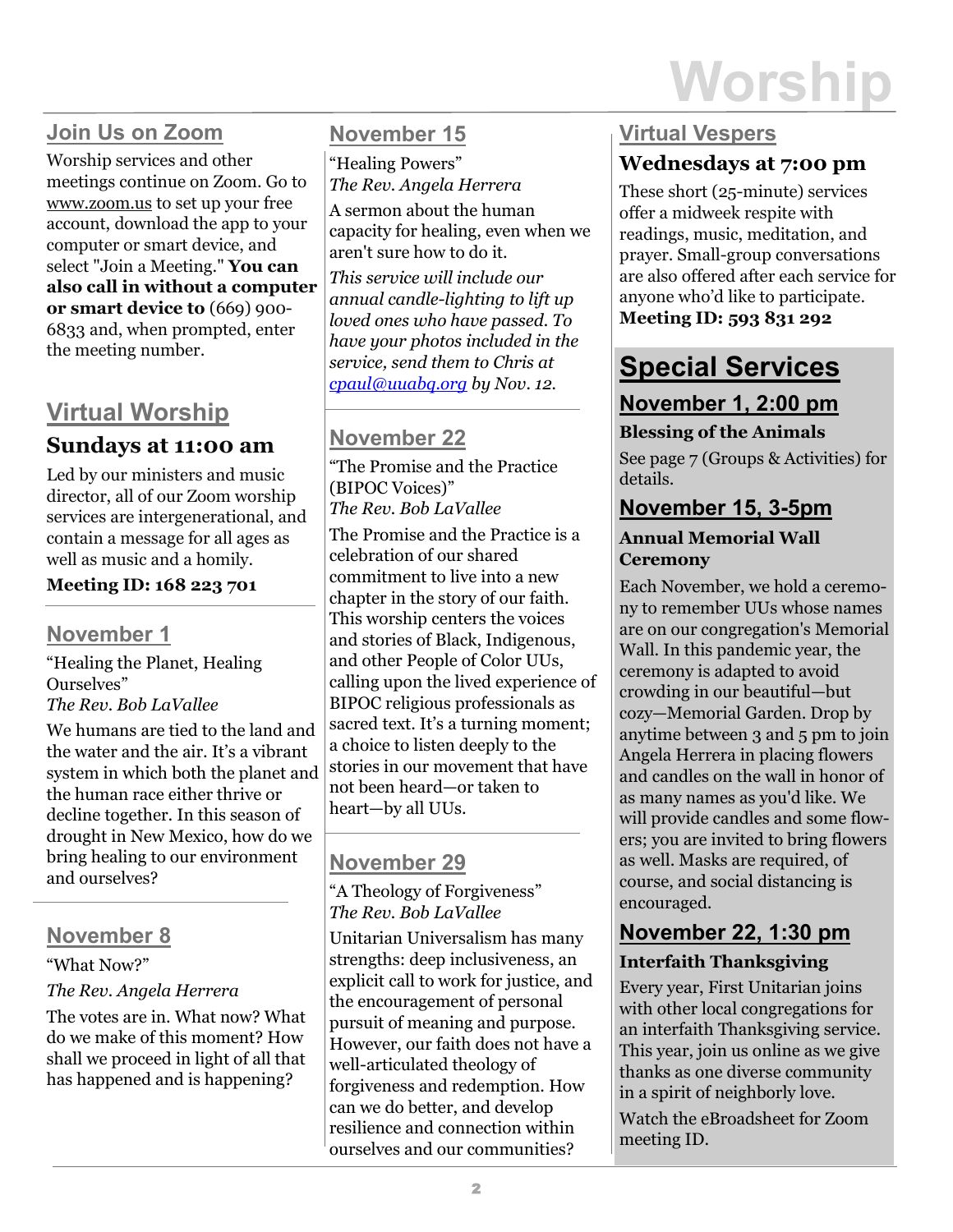# **Community News**

#### **Membership Milestones**

#### **A warm welcome to our newest members, who joined the church in October!**

- Connie Huyn
- Milagros Padilla & Dale Potter
- Ernest Rodriguez-Naaz
- Marian Sawyier
- Jessica & Raven Tafoya-Fiske

#### **Happy Membership Anniversary to the following members of our community: One Year**

- Scott Brown
- Joey Gilson
- Cheryl Romanek
- Paul Rose

#### **Five Years**

- Blake & Laira Magnusson
- Elaine Mailer

#### **Ten Years**

- Barb & Dave Johnson
- Kathleen Rhoad

#### **Fifteen Years**

Elizabeth Runyon

#### Raven Reed Starr

- **Twenty-five Years**
- Barbara Warren **Forty Years**
- Edsal Chappelle

#### **Fifty Years**

Ray Rachkowski

#### **Fifty-five Years**

Marian Schreyer

# **Are You Ready to Join the Church?**

We will have our next virtual joining ceremony on **Sunday, November 8 at 12:15 pm.** If you have not done so yet, please fill out an "I'm Ready to Join" form on our website under "Connect—Becoming a Member." We will confirm your attendance and send you the information to login for the ceremony.

## **The Social Justice Auction Is LIVE!**

Finally! The [Social Justice](https://www.facebook.com/groups/2622599427989989/)  [Silent Auction](https://www.facebook.com/groups/2622599427989989/) is open all month long! Go browse, bid, buy, and party—yes, PARTY! On Sunday, November 15 (time TBD), we'll have a live Zoom party to auction off 2 (yes, TWO) sermons with topics of the winning bidders' choosing



(subject to ministers' approval) that have been generously donated by Revs. Angela and Bob.

It will be a night of laughter and fun with MC and auctioneer Arne Gullerud, and entertainment by Susan Peck. So grab a beverage of your choice and some hors d'oeuvres if you'd like—and come with a topic in mind if you're going to bid on one of the sermons. If you're not going to bid, come anyway and enjoy the show!

In the meantime, the Silent Auction will be open for the entire month of November. Browse, bid, and buy! And if, after seeing all the wonderful items up for bid, you suddenly think of something that would have been perfect for this auction, it's not too late to donate. Just contact Benita at

[Benita.terrell@earthlink.net.](mailto:Benita.terrell@earthlink.net) Let's raise some money for Social Justice!

#### **2021 Pledge Drive: We're Stronger Together**



2020 has tested the strength of the fabric of our lives together. At every turn, First Unitarian—this place we call our spiritual home, our community, and our people has been there. We've come together to bridge our isolation, connect our families, and support one another. We've woven through the weak spots and reinforced one another's lives, sometimes without knowing it. We're so much stronger together.

Please do what you can. Make a pledge that you feel proud to give. Together, we're stronger than we ever could be alone. And thank you for every way that you make us stronger! You can pledge at http://uuabq.com/2021-pledge-drive/.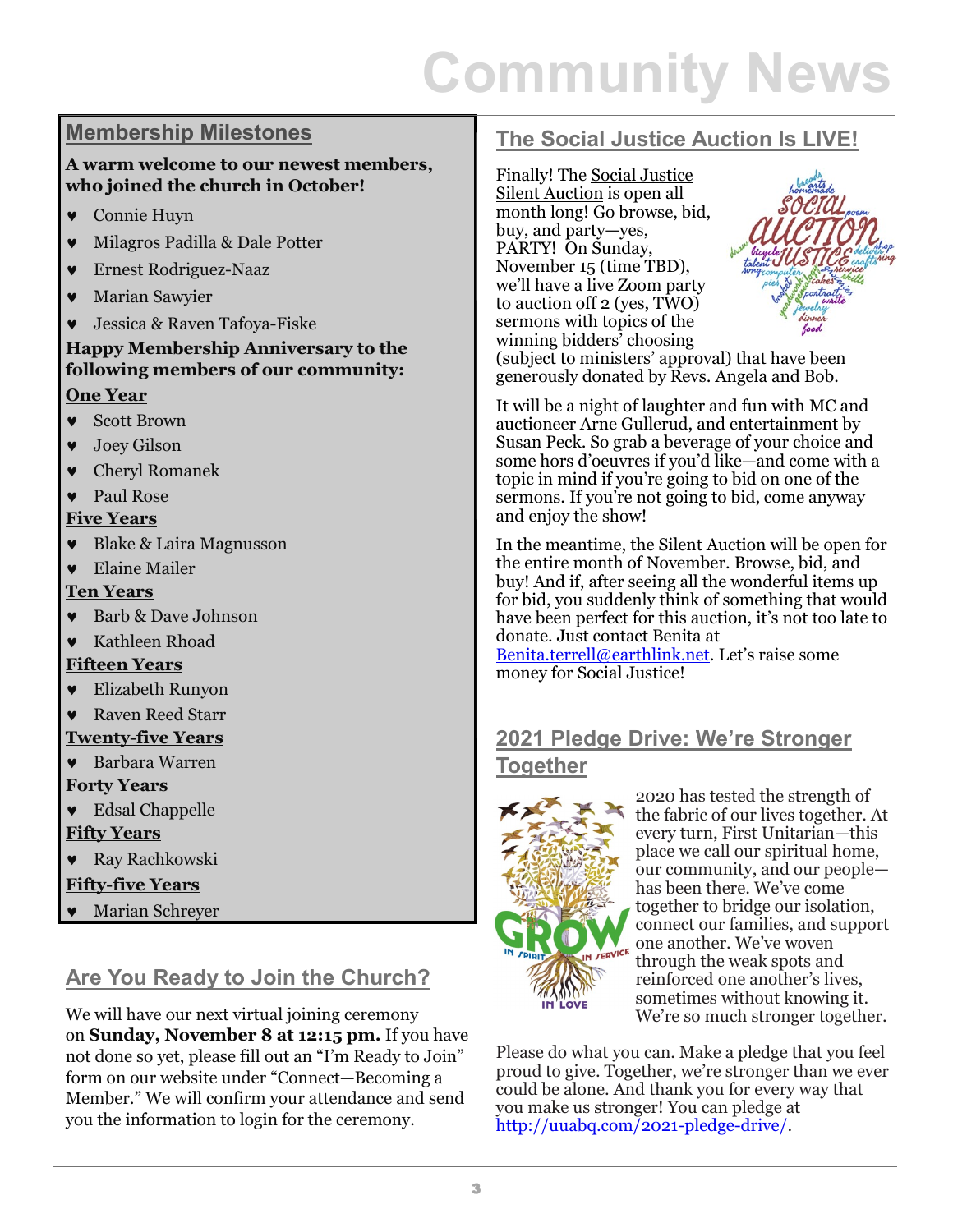#### **We're With You for the Holidays**

The holly-jolly holidays are not joyful for all of us—or joyful all the time for most of us. The Caring Network is here for you as the winter holidays approach. Mark your calendar for a special Blue December Vespers service on Wednesday, December 9 at 7:00 pm. We'll share music, poetry, and a Litany of Comfort to acknowledge and salve the melancholy side of this time. And remember that shorter Vespers services are available every Wednesday for a calming midweek respite. Check the Worship page for details on accessing Vespers services.

Missing First U's Thanksgiving Dinner and looking to share a little of the day with your church community? We're hosting a Zoom dessert hour on Thanksgiving evening. Keep an eye on the Broadsheet for details.

Do you know a member of this congregation who could use some holiday cheer? Share their name with Rev. Bob at **blayallee@uuabq.org** and we'll see that they are contacted.

For those mourning a loss at this difficult time, the Grief Group scheduled to begin in October has been postponed until after the winter holidays. Contact us at [caring@uuabq.org](mailto:caring@uuabq.org) for more information, to sign up, or to talk to a member of the Care Team.

# **We Light a Candle**

We grieve with the friends of church member Patricia Dwyer, who died in early October.

We mourn long-time member Sally Jacobsen, who died this month after a long illness, and hold her daughter Claire Jacobsen in our hearts.

We light a candle for Lisa Goldman, who is recovering from back surgery and grieving the loss of her sister.

We send healing thoughts to Michele Smith, who is recovering from surgery.



We hold Judy Goering in our hearts as she recovers from surgery.

Our thoughts are with the residents of Brookdale Senior Living, who were placed in lockdown.

Much love to Skip Bleistein, recovering from surgery.

Our thoughts are with Sherril Spencer as she recovers from a fall.

We celebrate with Alisa Cooper de Uribe, who was named NM Teacher of the year! Congratulations!

*We all need help from time to time. If you're experiencing difficulties, health issues, or transitions, you can reach out to the Caring Network of First Unitarian at caring@uuabq.org.*

#### **Board of Directors Update**

So how's that decision on your pledge coming along? Are you sensing a theme for my Messenger articles during the pledge drive?

We're approaching the halfway mark in pledges, so that's encouraging! Thanks to those who already have pledged, and to the Radical Generosity team for all your hard work. I hope you know I wouldn't ask if it weren't important. Our pledges pay for the salaries of our ministers and staff; they pay to keep the heat on and for the upkeep of our buildings; they fund RE and other programming; this year, they keep us Zooming.

The board had the pleasure of hearing from Andrew Fearnside of the Leadership Succession Committee this month. The LSC chooses the nominees for the board and other key congregational committees. Our church is in desperate need of people to serve on the Financial Review (congregational) and Finance (board) committees. There are openings for other volunteer positions as well. So if you've ever had an inkling of volunteering in this way, now is the time to raise your hand. Please contact Andrew or me if you are able to volunteer in these important roles.

I had the joy of beginning the Beloved Conversations diversity training this week and am anticipating the large-group meeting at noon today. I met with my learning pod, a group of five women from around the West who I will be sharing this journey with over the next few months. While they seemed kind, it made me yearn to be sharing this learning with my own church members, as we did for Robin DiAngelo's *White Fragility*. I know that that's coming. Thanks to Bob LaVallee for getting Beloved Conversations going in our church.

You can reach me at [boardpres@uuabq.org](mailto:boardpres@uuabq.org) with suggestions or comments. Stay warm and cozy—I hear winter is coming!

*Heather Clark, President of the Congregation*

#### **The LSC Wants You**

There's still time for new and diverse leaders to step into volunteer leadership at First Unitarian! Forge lasting connections with fellow UUs, and make a difference in our church and community. Contact Leadership Succession Committee chair Andrew Fearnside at atfearnside@gmail.com to learn more about how you can get involved.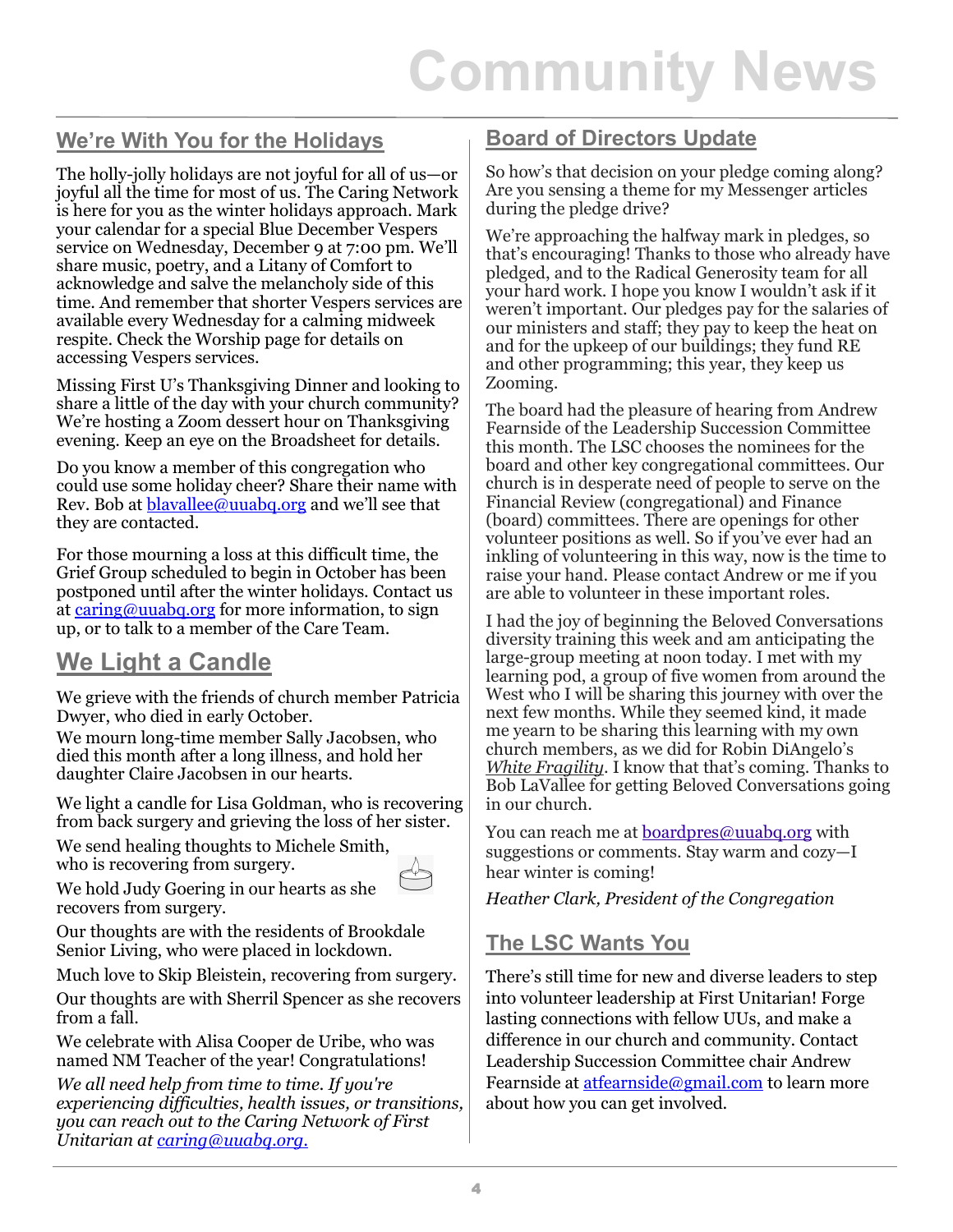

#### **From Our Director of Religious Education**



"You can hold yourself back from the sufferings of the world, that is something you are free to do and it accords with your nature, but perhaps this very holding back is the one suffering you could avoid. - Franz Kafka

#### **Greetings!**

It's kind of weird to be writing about healing when we are amid such upheaval on all fronts—pandemic, racial harm, political instability, environmental chaos, and more. It's downright peculiar to try to write about healing a couple of weeks before our elections take place. The conclusion I've come to is that whatever happens insert all possible scenarios here—healing will be required.

Our immediate impulse is to shrink away from pain, anxiety, or grief, but retreating allows those wounds to cut us off from our world and ourselves. When you are ready, leaning into that pain—taking it on, learning from it, and then acting on what you've learned—is the road to healing. Acting on it, whether that's something as personal as forgiving yourself, or as big as running for office, connects you to others and results in healing.

I'm looking forward to talking to our children about healing this month!

Our POP! (Parents of Preschoolers) program has started, but you can still join us! We had a great discussion at our first session. We'll meet again on November 13th at 6:00 pm to talk about *Living with Preschoolers*. If you are the parent of a child between 2 and 5 years old, let me know if you'd like to join us! Contact me at  $\frac{d\mathbf{r}}{d\mathbf{r}}$  uuabq.org. The materials are short and easy to access, and we'd love to have a few more people in our group!

I hope you had a chance to check out the September Bitmoji Resource Room. The Elementary Room changes every month, and you can find it on our First UU Families Facebook page or the church's website. I created this fun Bitmoji Classroom for our elementary children to be able to interact with the RE stories, songs, videos, and activities for the month, whenever they want. Click "Learn" from the banner on our website, then

"Elementary RE Resource Room," and start clicking! Here's a link: [http://](http://uuabq.com/religious-education/elementary-re-resource-room/) [uuabq.com/religious](http://uuabq.com/religious-education/elementary-re-resource-room/)-education/ [elementary](http://uuabq.com/religious-education/elementary-re-resource-room/)-re-resource-room/

**Mia Noren, [Dre@uuabq.org](mailto:Dre@uuabq.org) Director of Religious Education, Credentialed**

#### **Youth News**

November is often the time of year when we think about gratitude and thankfulness. It's also important to remember that this time of year can be difficult, and that's especially true this year. So this month we're going



to talk about HEALING. In particular our focuses will be to not run away from the hard work of healing, to listen before you try to help and heal others, to heal by telling the truth, and to find ways to comfort yourself. Remember, although things might feel raw right now, you have the courage to face these times and can practice the skills needed for healing history, healing with gratitude, and healing with service to others. Remember to check out the Bitmoji Resource Room weekly for new content on the theme, and join us for fun during our weekly check-ins on Sunday.

**Alana Rodriguez, [youth@uuabq.org](mailto:youth@uuabq.org) Youth Programs Coordinator, RE Assistant**

#### **Zoom Meetings for Children, Youth, and Adults & Caregivers**

If you're not getting the notices for our online check-ins, make sure your family is registered! **All current 2019-20 registrations will continue into the new year. Please contact Alana Rodriguez at [reasst@uuabq.org](mailto:reasst@uuabq.org) if there are changes to your information, especially email. This is the only way we have to contact you!** Here's a link to our electronic RE registration: [http://uuabq.com/registering](http://uuabq.com/registering-for-re/)-for-re/, open all year.

#### **Volunteering**

Families are stretched to the limit these days. That's a big reason to change how we do things. But know that our community is still 'the curriculum.' Now, more than ever, we want to show our children how a community shows up for each other. Classes will be shorter and simpler, and I still need you. Please connect with me at [dre@uuabq.org](mailto:dre@uuabq.org) if you think you can help!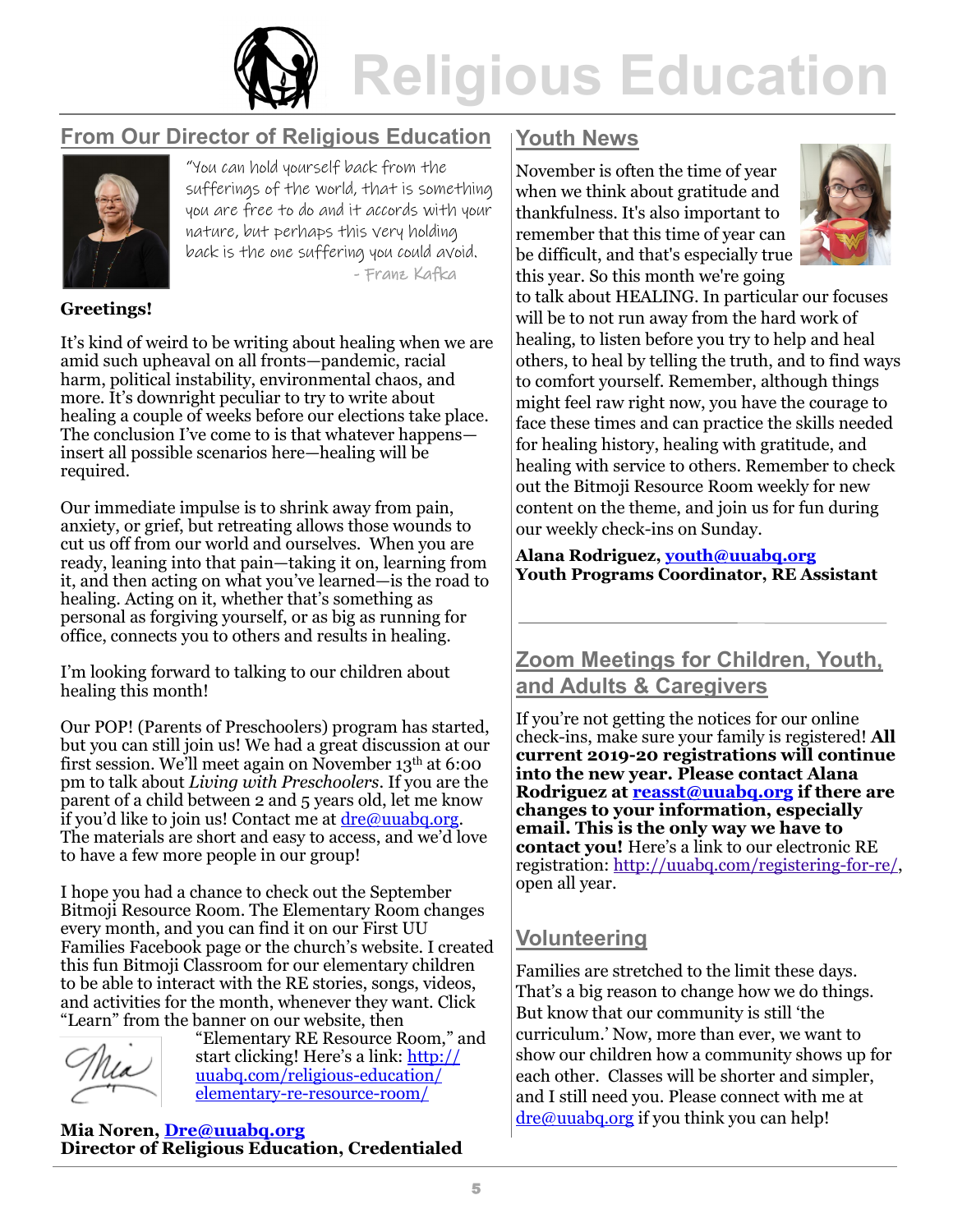# **Connect & Learn**

# **Adult Faith Formation**

#### **Sunday Explorations**

Refill your cups of coffee or tea and join us in stimulating discussions every Sunday at 9:30 am on Zoom. The November theme is Healing. Be sure to set your clocks back one hour on November 1!

#### **Meeting ID: 842 4289 2753 Password: 041625**

#### **Nov 1: Pre-Election Hopes and Concerns.**

Living out our democratic principles. Being informed without being overwhelmed. Practices in being present.

Angela Merkert, facilitator

#### **Nov 8: Where Are We Now? Election**

**Outcomes.** Reflections on the past week. How can we be supportive now?

Angela Merkert, facilitator

#### **Nov 15: Healing Interpersonal and Social**

**Fractures.** Creating stronger connections through engaging disappointments and pain, and building bridges out of compassion.

Angela Merkert, facilitator

#### **Nov 22: Being Grateful in Spite of… Part**

**3.** The final chapters in our book, *Attitudes of Gratitude* by M.J. Ryan, present more insightful ways we can build a more grateful and enriched life. Unnecessary to have attended Parts 1 and 2.

Ron Friederich, facilitator

**Nov 29: Thanksgiving Rituals—Adaptations in a COVID-19 Time.** Memories of Thanksgivings past and new ways of commemorating the holiday this year. The significance of rituals to us.

Angela Merkert, facilitator

#### **Music Notes from Susan Peck**



Our music program has settled into the virtual world. As much as we would love to sing and play music together, we know it is not yet safe to do so. In the meantime, Chalice Choir singers are getting better and better at recording virtual choir tracks. Sol Singers are launching a Zoom

visit program, complete with songs (pre-recorded). If you're feeling lonely and would like a visit from a few Sol Singers with some music, please contact Jetta Reynolds or Susan Peck. Disparate Parts have also been actively recording; you heard numbers from our Quarantine Sessions in the Sunday prelude, joys & concerns, and postlude all through October. Our monthly open mic, Fourth Sundays at Four, has developed into a lovely community where artists and audience come together to support creativity in music and words. Musicians from First U will be joining forces with several other local congregations to create music for our annual Interfaith Thanksgiving Service, which will be held virtually on Sunday, Nov. 22.

Contact Susan at **speck@uuabq.org** with your questions or for more information about how we're continuing to make music at First U.

#### **Family Promise Update**

Family Promise ABQ continues to serve families experiencing homelessness. We at First Unitarian continue to support this important work! Our upcoming host week, November 1—8, will be supported primarily by our Foodie Team. These volunteers will provide dinners and shop for breakfast and lunch food.

Family Promise ABQ continues to house the families at Church of the Good Shepherd, and will do so until they move into their new, PERMANENT quarters. They have put a bid on a large building near Comanche and San Pedro, with the goal to move in January. Permanent housing will change our role. We have yet to determine what that will look like and of course, with Covid, it will be ever-changing.

Family Promise ABQ will be fundraising for the renovations on the new building. Plus, we might get the opportunity to do some sweat equity such as painting, etc. More to come! We are always grateful for your continued support of this important and exciting Social Justice project!

-Blessings, Paula Fisher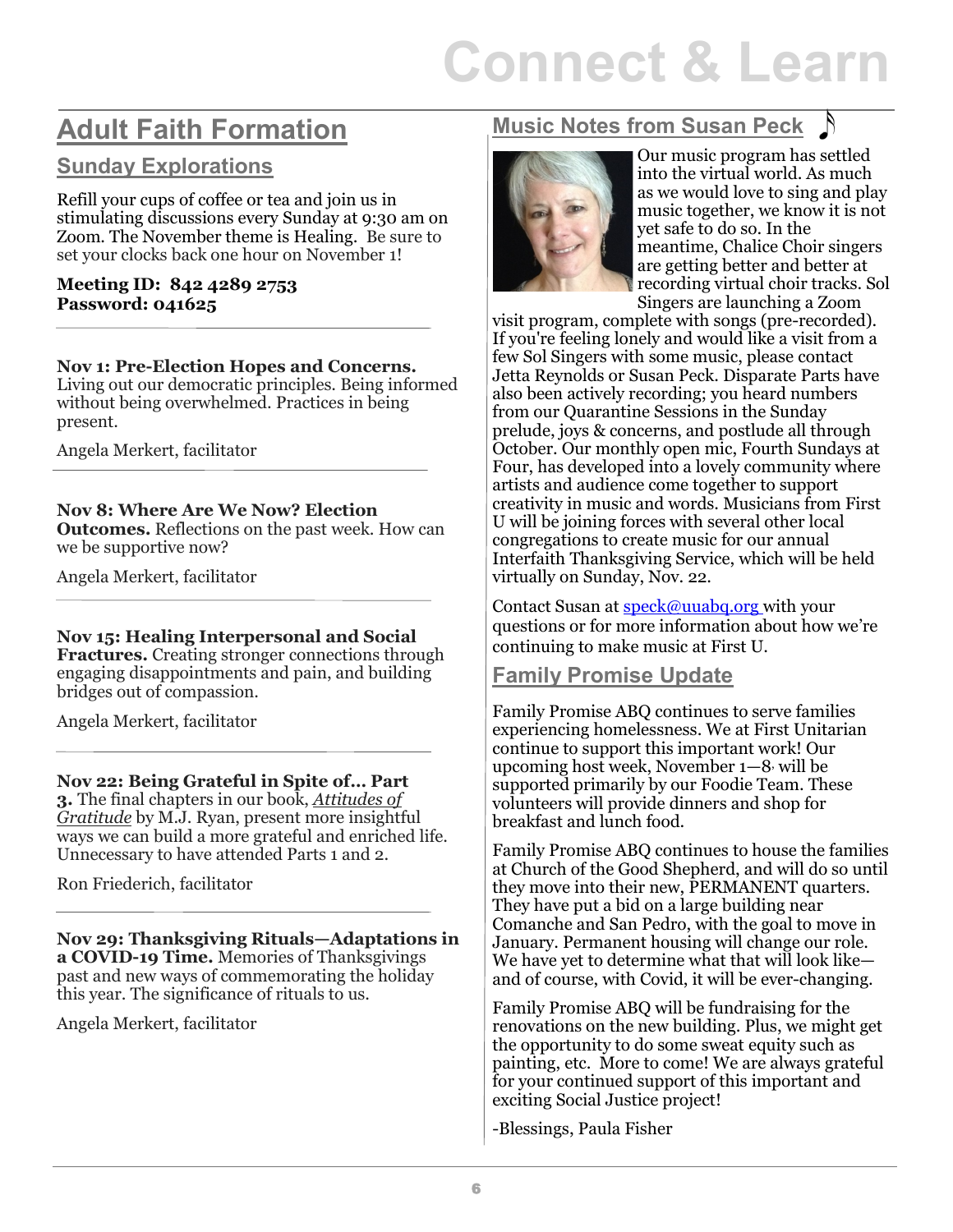# **Groups & Activities** *all are welcome*

#### **Wisdom Circle**

When we elders come back together post-election on **Sat. Nov. 21st from 10:30am to noon**, **Rev. Bob LaVallee** will join us to orchestrate a chautauqua on the UU theme of the month, Healing.

His description of the program: "As I write these words on October 14,  $\overline{I}$  have no idea what November 21 will be (like everyone else). What I do know is that, regardless of the outcome on November 4, we will all need healing from a fouryear trauma. Drawing on my experience as a chaplain, I'll talk about the principles of traumainformed care and how we might use them with ourselves and each other."

This is a wonderful, timely opportunity to mend what needs mending within under Rev. Bob's caring pastoral guidance. All are welcome to join the circle.

Feel free to bring along a cuppa something to sip on, a smidge of something to nibble on, and a whole boatload of experience to draw on.

For info on joining the meeting, contact Jerilyn Bowen, jbowen1@unm.edu.



Among the offerings at this year's Connections Week was a new one called **Meet & Greet**. We held our first event in October, and it was a great success! Meet & Greet can best be described as an opportunity, on Zoom, to meet with 6-8 other members and friends for a social hour and a half. Participants are invited to enjoy a beverage and nibbles if they like. We start with some "icebreaker" questions and go with the flow from there.

#### Meetings are on the **1st Saturday of the month**  from **7:00-8:30 pm**.

We hope you'll try this new opportunity to just kick back and socialize—with old friends and new!

If you are interested or have questions, contact Linda Skye:  $\frac{lskye@unm.edu}{l}$  or 505-401-5989.

#### **Blessing of the Animals**

#### **Sunday, Nov.1 2:00 PM**

This virtual service, held on Zoom, will be a unique opportunity for all of our beloved companions to receive a blessing from Rev. Angela—even the ones who can't join us at church because they don't travel well.

We will also honor our companions who have gone on to their Next Great Adventure. If you would like them included in the memorial slideshow, please email a picture, along with their name and yours as you would like them displayed, to Raven Reed Starr at ravenreed@gmail.com no later than **Friday, Oct. 16th**. If you don't have a picture of your beloved companion, feel free to email just their name and species along with your name.

Even those animals who aren't included in the slideshow will be recognized. Please have a candle and source of flame ready if you want to honor one of your dear friends. Feel free to contact ravenreed@gmail.com with any questions.

#### **Meeting ID: 915 1306 2668**

#### **November Reads**

**Bread, Wine, and Book Club** will meet **Friday, November 13 at 7:00 pm** on Zoom. We will be discussing *The Old Gringo* by Carlos Fuentes. Contact Martha Beyerlein (martha.beyerlein@comcast.net) for the meeting information.

The **Monday Afternoon Book Club** will meet **Monday, November 16** on Zoom. The book is *The Testaments* by Margaret Atwood. Please contact Joyce Etheridge at 509-308-5523 for further information.

**The Nonfiction Book Club** continues to meet on Zoom **Wednesdays at 2:00 pm**. We are currently reading *The Evolution of God* by Robert Wright. For meeting information, contact Bob Wood at 352-0212 or roberttwood@gmail.com.

**Reading on Racism Book Group** will read and discuss *The Yellow House* by Sara Broom at our **Wednesday, Nov. 25** Zoom meeting. Book is available in paperback, audio, and Kindle. Contact Becky Steele at dsteele2@gmail.com for info, and for the link to order the book from Bookworks.